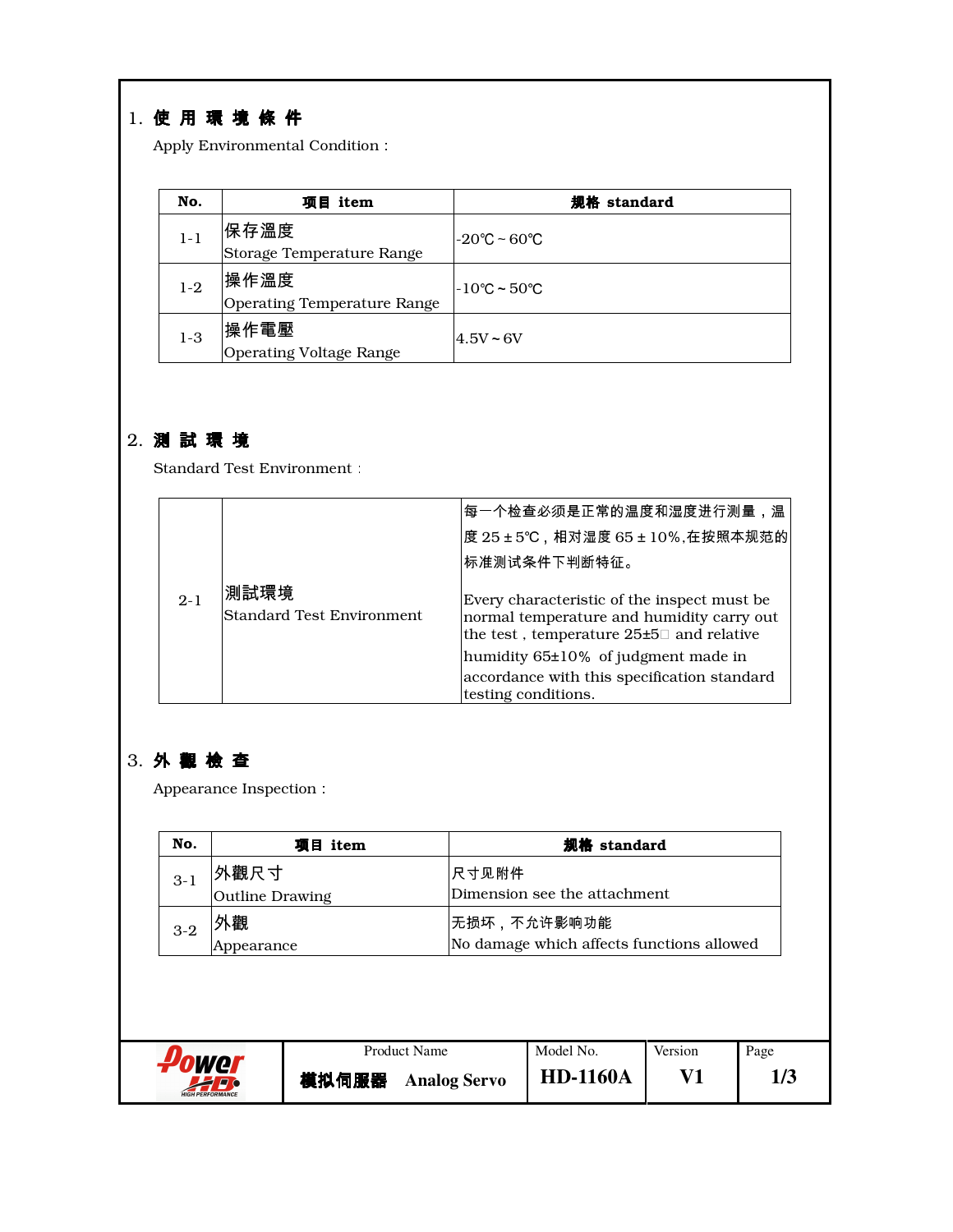## 4. 電 氣 特 性

Electrical Specification (Function of the Performance):

| No.     | 项目 item                              | <b>4.8V</b>                   | 6.0V                          |
|---------|--------------------------------------|-------------------------------|-------------------------------|
| $4 - 1$ | 空載轉速<br>Operating speed (at no load) | $0.09 \text{ sec}/60^{\circ}$ | $0.07 \text{ sec}/60^{\circ}$ |
| $4 - 2$ | 空載電流<br>Running current (at no load) | $160 \text{ mA}$              | $180 \text{ mA}$              |
| $4 - 3$ | 停止扭力<br>Stall torque (at locked)     | $1.2 \text{ kg-cm}$           | $1.7 \text{ kg-cm}$           |
| $4 - 4$ | 停止電流<br>Stall current (at locked)    | 680 mA                        | 800 mA                        |
| $4 - 5$ | 待機電流<br>Idle current (at stopped)    | $4 \text{ mA}$                | $5 \text{ mA}$                |

注:项目 4-2 定义平均值时,伺服器无负荷运行

Note: Item 4-2 definition is average value when the servo running with no load

### 5. 機 械 特 性

Mechanical Specification:

| No.     | 项目 item                       |                              | 规格 standard                               |         |      |
|---------|-------------------------------|------------------------------|-------------------------------------------|---------|------|
| $5-1$   | 外觀尺寸                          | 见附件                          |                                           |         |      |
|         | <b>Overall Dimensions</b>     | See the drawing              |                                           |         |      |
| $5-2$   | 機構極限角度<br>Limit angle         | $180^{\circ}$ ± $10^{\circ}$ |                                           |         |      |
| $5 - 3$ | 重量<br>Weight                  | $11.0 \pm 1g$                |                                           |         |      |
| $5 - 4$ | 導線規格<br>Connector wire gauge  | $#26$ PVC                    |                                           |         |      |
| $5-5$   | 導線長度<br>Connector wire length | $150 \pm 5$ mm               |                                           |         |      |
| $5-6$   | 舵片規格<br>Horn gear spline      | $25T/\psi$ 5.77              |                                           |         |      |
| $5 - 7$ | 舵片種類 <br>Horn type            |                              | 十字,圆盘,星型,条型<br>Cross, Disk, Star, Single, |         |      |
| $5-8$   | 減速比<br>Reduction ratio        | 1/313                        |                                           |         |      |
|         | <b>Product Name</b>           |                              | Model No.                                 | Version | Page |
|         | 模拟伺服器                         | <b>Analog Servo</b>          | <b>HD-1160A</b>                           | V1      | 2/3  |